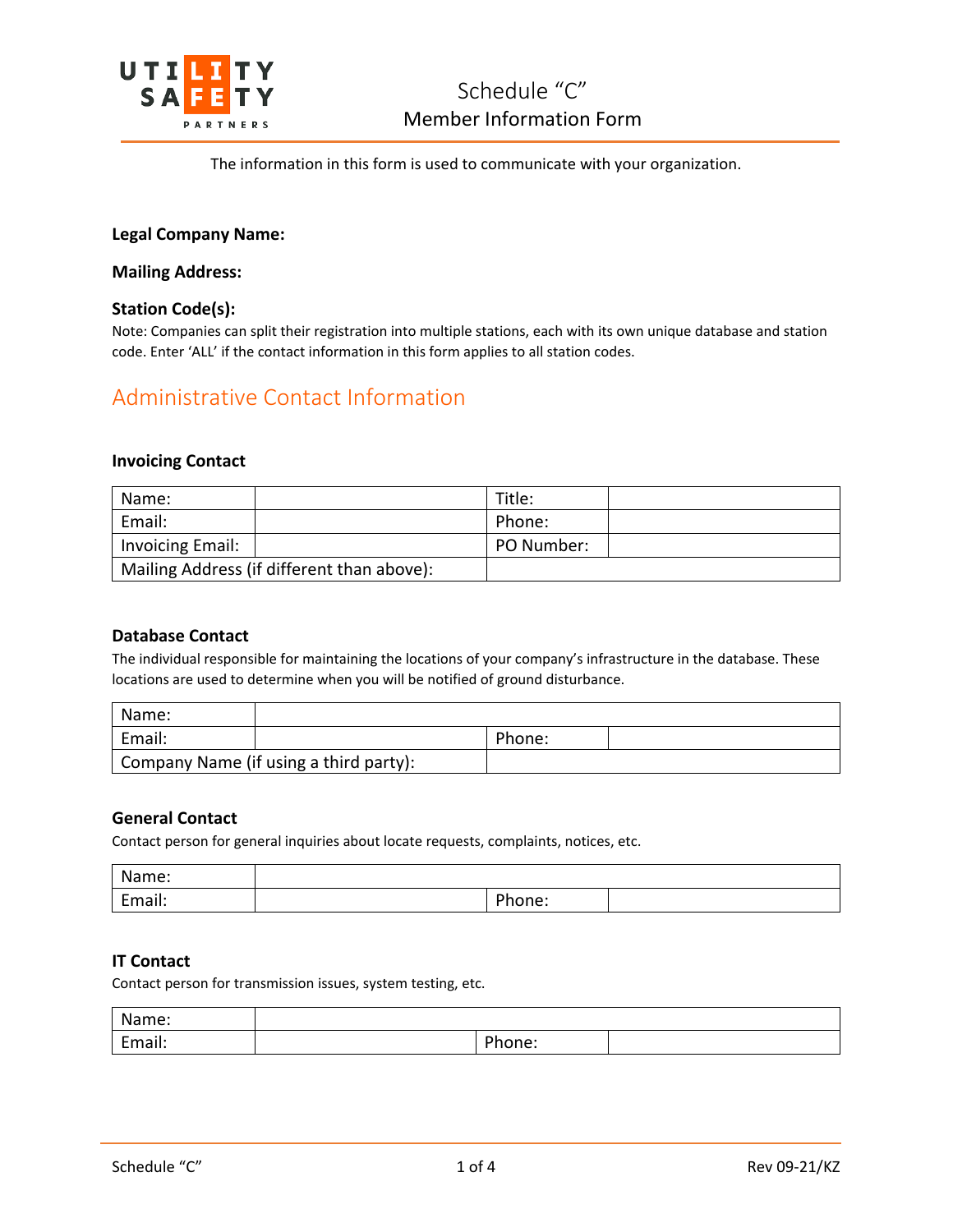

# Ticket Notification Contact Information

Notifications are classified into different ticket types. Each ticket type can be directed to different email addresses or FTP addresses. If a single ticket type is sent to multiple email addresses/FTP addresses, your company will receive multiple charges for that notification.

## **Preferred Notification Format**

Ticket notifications can be sent in various formats. Check the box beside the format(s) you would like to receive. Ticket details are listed in the body of the email except when PDF attachments are included.

| $PDF - all$ ticket information and map image in a readable PDF file attachment                               |
|--------------------------------------------------------------------------------------------------------------|
| XML – ticket information in text designed to be consumed by parsing software                                 |
| $GML$ – spatial object of the dig site polygon which can be transferred to internal asset maps as an overlay |
| (requires projection information from your system to display correctly - default is WGS 84 Lat/Long)         |
| $GIF -$ an image of the dig site polygon on the map                                                          |

## **Locate Request Notifications**

These ticket types are a request for locates prior to ground disturbance. Check the box under the ticket types to be sent to the corresponding email / FTP address. Descriptions of each ticket type are at the end of the form.

| Email or FTP                                   | Regular | Project | Large<br>Project | Priority | Emerg |
|------------------------------------------------|---------|---------|------------------|----------|-------|
| (incl. username and password with FTP address) |         |         |                  |          |       |
|                                                |         |         |                  |          |       |
|                                                |         |         |                  |          |       |
|                                                |         |         |                  |          |       |
|                                                |         |         |                  |          |       |
|                                                |         |         |                  |          |       |

# **Damaged (or Exposed) Information Notifications (DINs)**

A notification that the excavator has reported damage or exposure of unidentified facilities. DINs are not a request for locates.

| Email<br>стр∙<br>. or<br>. .      |  |
|-----------------------------------|--|
| Email<br><b>CTD.</b><br>. or<br>. |  |

## **Planning and Design Notifications**

A request for information for planning purposes only. Not a locate request for digging purposes. Some companies respond by sending maps and/or plans of the facilities within the proposed work area.

| $\overline{ }$<br><b>CTD</b><br>. .<br><b>E</b> man<br>nail<br>.or<br>. |  |
|-------------------------------------------------------------------------|--|
| $\overline{\phantom{0}}$<br><b>CTD.</b><br>Email<br>.or<br>.<br>.       |  |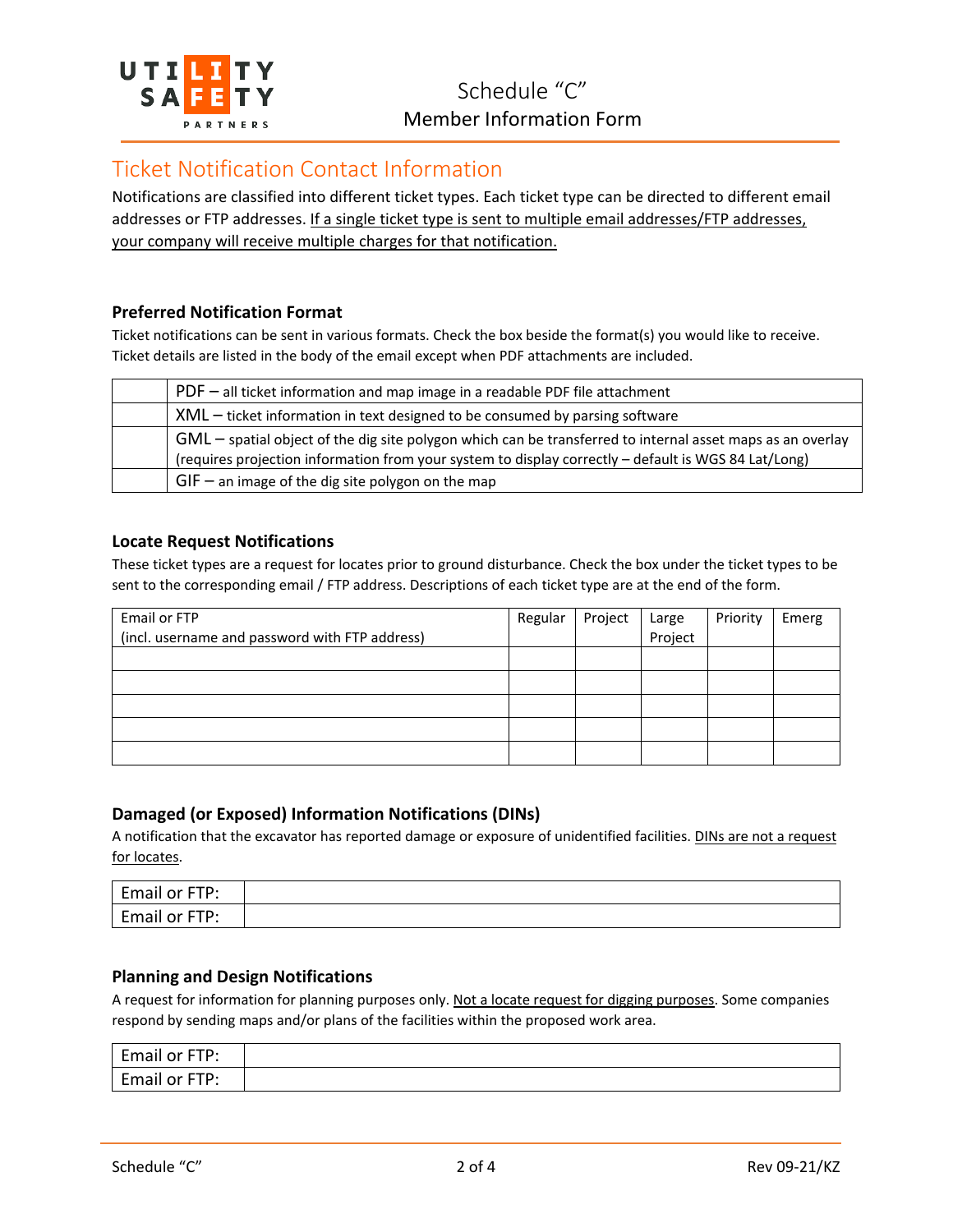

## **Positive Response Reminders**

A message sent through the system by the excavator when a locate response has not been received within the notice period. This is not a ticket, but an alert for a previously transmitted notification.

### **Nightly Audit Messages**

An email listing the notifications from that day. Audits can be sent every day, even if no tickets were transmitted, or only sent on days when tickets were transmitted. Check the box under the setting you prefer.

| Email | Every day | Only when tickets were sent |  |
|-------|-----------|-----------------------------|--|
|       |           |                             |  |

### **Phone Contacts**

Urgent notifications can also be reported by phone. If you are monitoring for urgent notification emails, you may not require a phone call. Enter N/A below if you do not require a phone call.

| Phone for after-hours priority tickets:      | Alternate: |  |
|----------------------------------------------|------------|--|
| Phone for after-hours emergency tickets:     | Alternate: |  |
| Phone for after-hours DIN ticket:            | Alternate: |  |
| Phone for DIN tickets during business hours: | Alternate: |  |

### **Business Hours**

Urgent notifications can also be reported by phone. Your business hours are used to determine when the urgent notification should be reported to you by phone.

|           | Open | Close |            |
|-----------|------|-------|------------|
| Sunday    |      |       |            |
| Monday    |      |       | Operat     |
| Tuesday   |      |       | <b>MST</b> |
| Wednesday |      |       | Other:     |
| Thursday  |      |       |            |
| Friday    |      |       |            |
| Saturday  |      |       |            |

**Operating Time Zone** 

| MST    |  |
|--------|--|
| Other: |  |

## **Name of person who completed this form**

**Signature of person who completed this form**

## **Date of form submission**